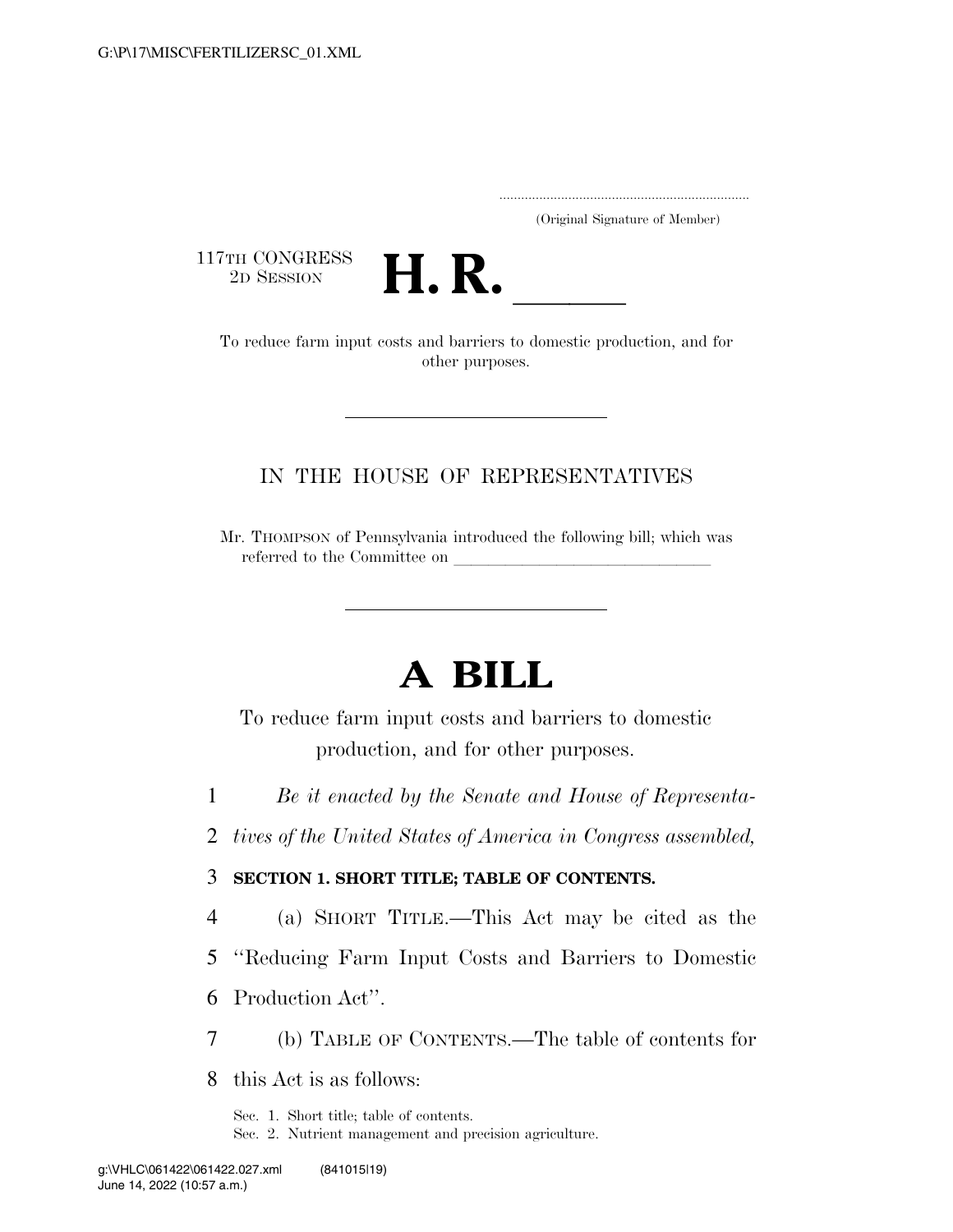Sec. 3. Nullification of changes to NEPA regulations.

|                | Sec. 4. Evaluation of phosphate and potash as critical minerals.<br>Sec. 5. Period of use following cancellation of a pesticide.<br>Sec. 6. Reinstatement of rule defining waters of the United States.<br>Sec. 7. Economic analysis of packers and stockyards regulations.<br>Sec. 8. Approval of use of phosphogypsum in government road projects.<br>Sec. 9. Emissions disclosures under the securities laws.<br>Sec. 10. Meat and poultry processing efficiency. |
|----------------|----------------------------------------------------------------------------------------------------------------------------------------------------------------------------------------------------------------------------------------------------------------------------------------------------------------------------------------------------------------------------------------------------------------------------------------------------------------------|
| $\mathbf{1}$   | SEC. 2. NUTRIENT MANAGEMENT AND PRECISION AGRI-                                                                                                                                                                                                                                                                                                                                                                                                                      |
| $\overline{2}$ | <b>CULTURE.</b>                                                                                                                                                                                                                                                                                                                                                                                                                                                      |
| 3              | (a) CONSERVATION LOAN AND LOAN GUARANTEE                                                                                                                                                                                                                                                                                                                                                                                                                             |
| 4              | PROGRAM.—Section 304 of the Consolidated Farm and                                                                                                                                                                                                                                                                                                                                                                                                                    |
| 5              | Rural Development Act (7 U.S.C. 1924) is amended—                                                                                                                                                                                                                                                                                                                                                                                                                    |
| 6              | $(1)$ in subsection (b)(3), by redesignating sub-                                                                                                                                                                                                                                                                                                                                                                                                                    |
| 7              | paragraphs $(F)$ and $(G)$ as subparagraphs $(G)$ and                                                                                                                                                                                                                                                                                                                                                                                                                |
| 8              | (H), respectively, and inserting after subparagraph                                                                                                                                                                                                                                                                                                                                                                                                                  |
| 9              | $(E)$ the following:                                                                                                                                                                                                                                                                                                                                                                                                                                                 |
| 10             | $\lq\lq(F)$ the adoption of precision agriculture                                                                                                                                                                                                                                                                                                                                                                                                                    |
| 11             | or nutrient management practices, and the ac-                                                                                                                                                                                                                                                                                                                                                                                                                        |
| 12             | quisition of precision agriculture or nutrient                                                                                                                                                                                                                                                                                                                                                                                                                       |
| 13             | management equipment and technology;";                                                                                                                                                                                                                                                                                                                                                                                                                               |
| 14             | $(2)$ in subsection $(d)$ —                                                                                                                                                                                                                                                                                                                                                                                                                                          |
| 15             | $(A)$ in paragraph $(2)$ , by striking "and";                                                                                                                                                                                                                                                                                                                                                                                                                        |
| 16             | $(B)$ in paragraph $(3)$ , by striking the pe-                                                                                                                                                                                                                                                                                                                                                                                                                       |
| 17             | riod and inserting "; and"; and                                                                                                                                                                                                                                                                                                                                                                                                                                      |
| 18             | (C) by adding at the end the following:                                                                                                                                                                                                                                                                                                                                                                                                                              |
| 19             | $\lq(4)$ producers who use the loans to adopt pre-                                                                                                                                                                                                                                                                                                                                                                                                                   |
| 20             | cision agriculture or nutrient management practices                                                                                                                                                                                                                                                                                                                                                                                                                  |
| 21             | or acquire precision agriculture or nutrient manage-                                                                                                                                                                                                                                                                                                                                                                                                                 |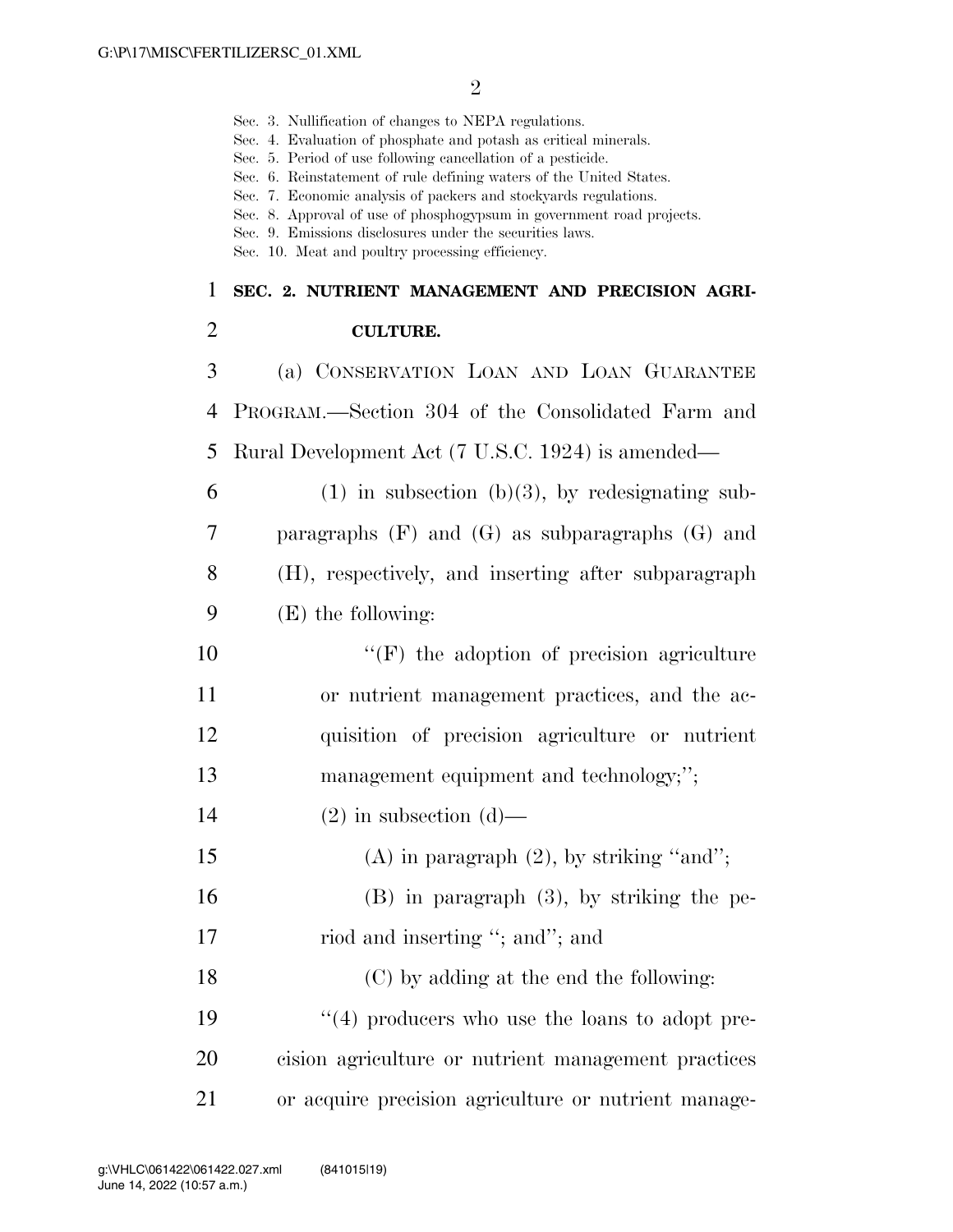| $\mathbf{1}$   | ment equipment and technology, including adoption      |
|----------------|--------------------------------------------------------|
| $\overline{2}$ | or acquisition for the purpose of participating in the |
| 3              | environmental quality incentives program under sub-    |
| $\overline{4}$ | chapter A of chapter 4 of subtitle D of title XII of   |
| 5              | the Food Security Act of 1985.";                       |
| 6              | $(3)$ in subsection (e), by striking paragraph $(2)$   |
| 7              | and inserting the following:                           |
| 8              | $(2)$ 90 percent of the principal amount of the        |
| 9              | loan in the case of—                                   |
| 10             | $\lq\lq$ (A) a producer that is a qualified socially   |
| 11             | disadvantaged farmer or rancher or a beginning         |
| 12             | farmer or rancher; or                                  |
| 13             | $\lq\lq$ (B) loans that are used for the purchase      |
| 14             | of precision agriculture or nutrient management        |
| 15             | equipment and technology."; and                        |
| 16             | $(4)$ in subsection $(f)$ —                            |
| 17             | (A) by striking "The Secretary" and in-                |
| 18             | serting the following:                                 |
| 19             | ``(1)<br>GEOGRAPHIC DIVERSITY.-The<br>Sec-             |
| 20             | retary'; and                                           |
| 21             | (B) by adding at the end the following:                |
| 22             | "(2) COORDINATION WITH NRCS.-In making                 |
| 23             | or guaranteeing loans under this section, the Sec-     |
| 24             | retary shall ensure that there is coordination be-     |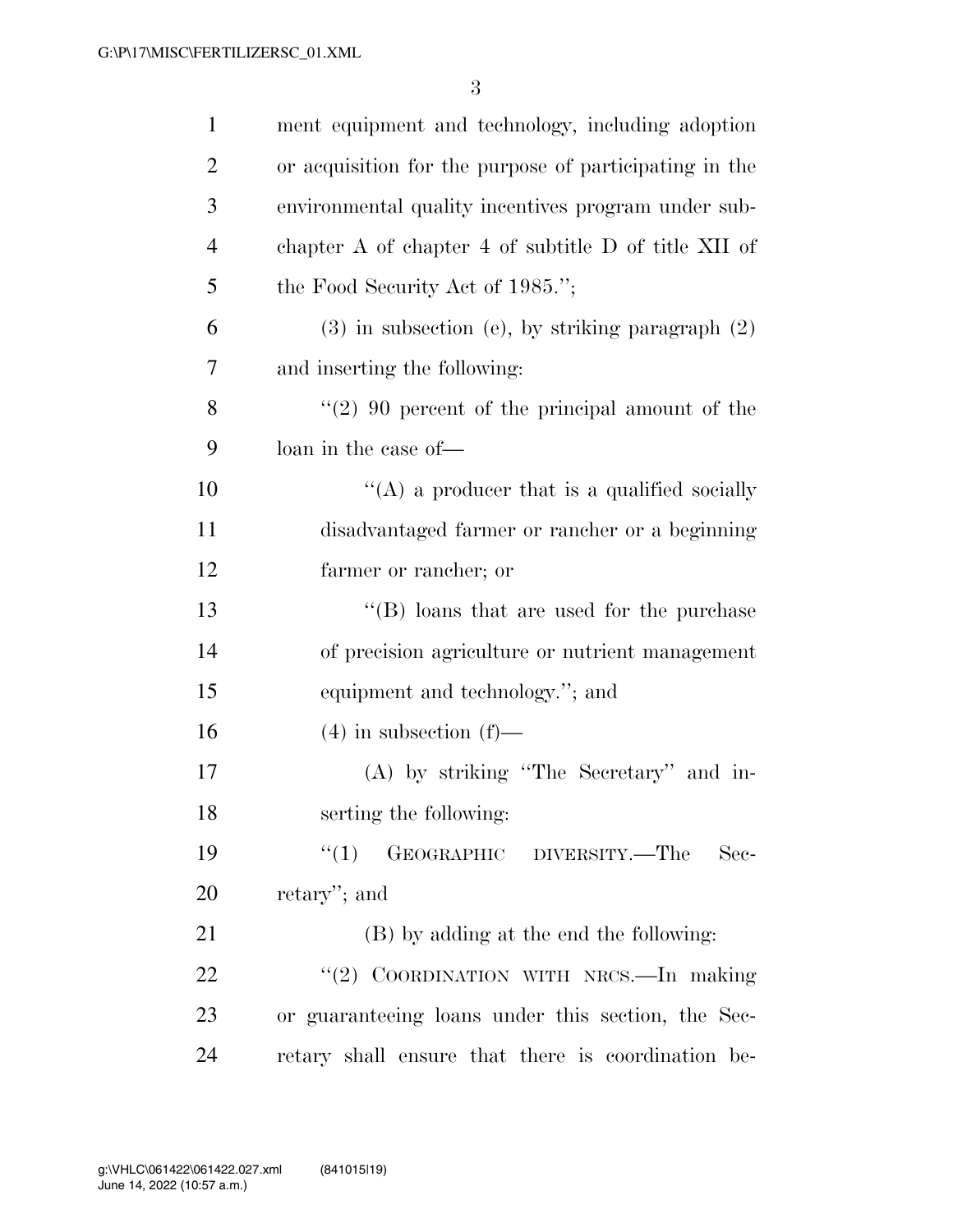| $\mathbf{1}$   | tween the Farm Service Agency and the Natural Re-        |
|----------------|----------------------------------------------------------|
| $\overline{2}$ | sources Conservation Service.".                          |
| 3              | (b) ASSISTANCE TO RURAL ENTITIES.-Section                |
| 4              | $310B(a)(2)$ of the Consolidated Farm and Rural Develop- |
| 5              | ment Act (7 U.S.C. 1932(a)(2)) is amended—               |
| 6              | $(1)$ by striking "and" at the end of subpara-           |
| 7              | graph (C);                                               |
| 8              | $(2)$ by striking the period at the end of sub-          |
| 9              | paragraph $(D)$ and inserting "; and"; and               |
| 10             | $(3)$ by adding at the end the following:                |
| 11             | "(E) expanding precision agriculture and                 |
| 12             | nutrient management practices, including by fi-          |
| 13             | nancing equipment and farm-wide broadband                |
| 14             | connectivity, in order to promote best-practices,        |
| 15             | reduce costs, and improve the environment.".             |
| 16             | ENVIRONMENTAL QUALITY INCENTIVES PRO-<br>(e)             |
| 17             | GRAM.                                                    |
| 18             | (1) DEFINITIONS.—Section $1240A(6)(B)(v)$ of             |
| 19             | the Food Security Act of 1985 (16 U.S.C. 3839aa-         |
| 20             | $1(6)(B)(v)$ is amended by inserting "(including the     |
| 21             | adoption of precision agriculture or nutrient man-       |
| 22             | agement practices and the acquisition of precision       |
| 23             | agriculture or nutrient management equipment and         |
| 24             | technology)" after "planning".                           |
| 25             | $(2)$ PAYMENTS.—                                         |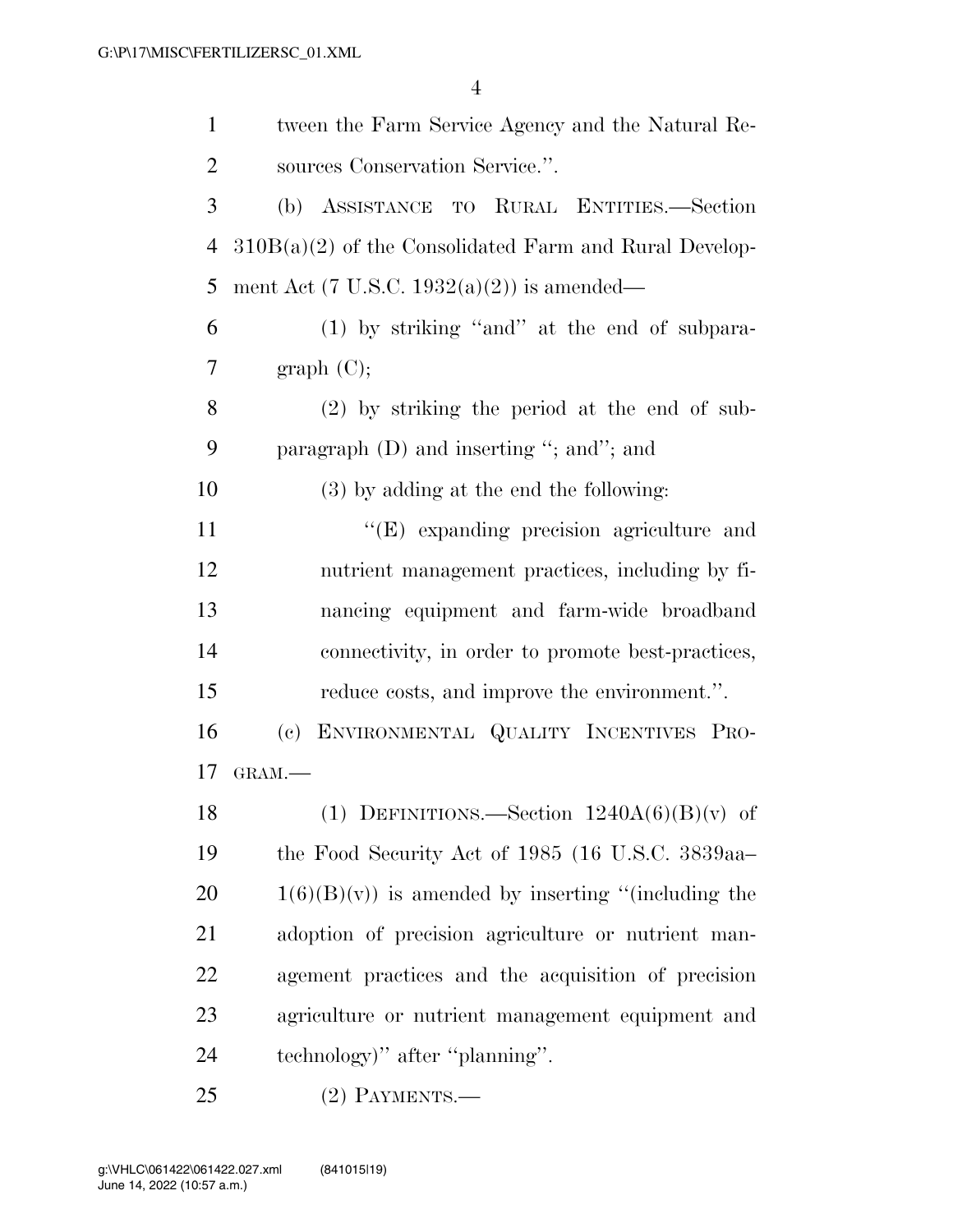| $\mathbf{1}$   | (A)<br>OTHER PAYMENTS.—Section                              |
|----------------|-------------------------------------------------------------|
| $\overline{2}$ | $1240B(d)(6)$ of the Food Security Act of 1985              |
| 3              | $(16 \text{ U.S.C. } 3839 \text{aa} - 2(d)(6))$ is amended— |
| $\overline{4}$ | (i) by striking "A producer shall" and                      |
| 5              | inserting the following:                                    |
| 6              | "(A) PAYMENTS UNDER THIS SUBTITLE.-                         |
| 7              | A producer shall"; and                                      |
| 8              | (ii) by adding at the end the fol-                          |
| 9              | lowing:                                                     |
| 10             | "(B) CONSERVATION LOAN AND LOAN                             |
| 11             | GUARANTEE PROGRAM PAYMENTS.-                                |
| 12             | "(i) IN GENERAL.—A producer receiv-                         |
| 13             | ing payments for practices on eligible land                 |
| 14             | under the program may also receive a loan                   |
| 15             | or loan guarantee under section 304 of the                  |
| 16             | Consolidated Farm and Rural Develop-                        |
| 17             | ment Act to cover costs for the same prac-                  |
| 18             | tices on the same land.                                     |
| 19             | "(ii) NOTICE TO PRODUCER.—The                               |
| 20             | Secretary shall inform a producer partici-                  |
| 21             | pating in the program in writing of the                     |
| 22             | availability of a loan or loan guarantee                    |
| 23             | under section 304 of the Consolidated                       |
| 24             | Farm and Rural Development Act as it re-                    |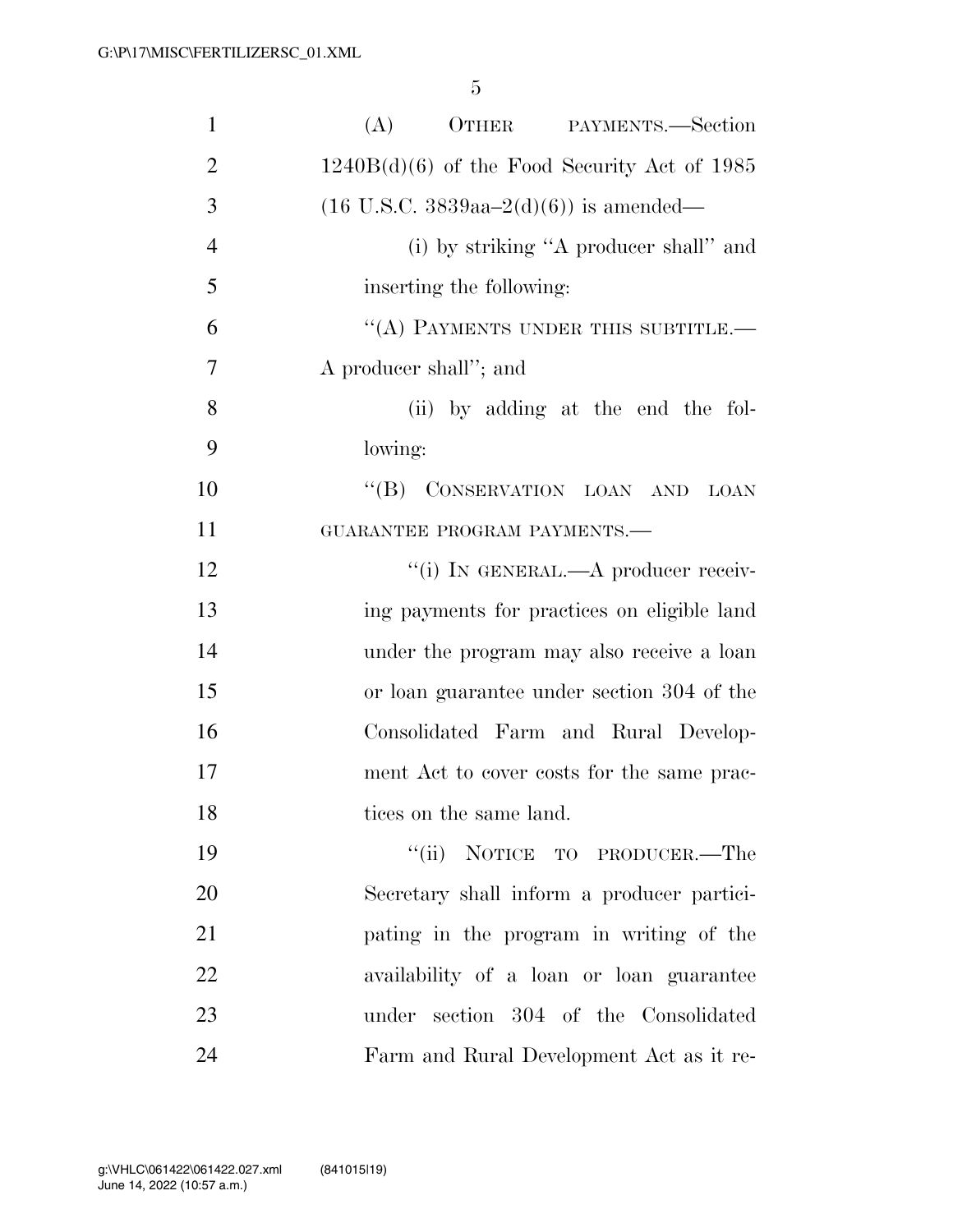| $\mathbf{1}$   | lates to costs of implementing practices              |
|----------------|-------------------------------------------------------|
| $\overline{2}$ | under this program.".                                 |
| 3              | (B) INCREASED PAYMENTS FOR HIGH-PRI-                  |
| $\overline{4}$ | ORITY PRACTICES.—Section $1240B(d)(7)$ of the         |
| 5              | Food Security Act of 1985 (16 U.S.C. 3839aa-          |
| 6              | $2(d)(7)$ is amended, in the subsection heading,      |
| 7              | by inserting "STATE-DETERMINED" before                |
| 8              | "HIGH-PRIORITY".                                      |
| 9              | (C) INCREASED PAYMENTS FOR PRECISION                  |
| 10             | AGRICULTURE AND NUTRIENT MANAGEMENT.                  |
| 11             | Section 1240B(d) of the Food Security Act of          |
| 12             | 1985 (16 U.S.C. 3839aa–2(d)) is amended by            |
| 13             | adding at the end the following:                      |
| 14             | "(8) INCREASED PAYMENTS FOR PRECISION AG-             |
| 15             | AND NUTRIENT MANAGEMENT.--Not-<br>RICULTURE           |
| 16             | withstanding paragraph $(2)$ , the Secretary may in-  |
| 17             | crease the amount that would otherwise be provided    |
| 18             | for a practice under this subsection to not more than |
| 19             | 90 percent of the costs associated with adopting pre- |
| 20             | cision agriculture or nutrient management practices   |
| 21             | and acquiring precision agriculture or nutrient man-  |
| 22             | agement equipment and technology.".                   |
| 23             | (3) CONSERVATION INCENTIVE CONTRACTS.-                |
| 24             | Section $1240B(j)(2)(A)(i)$ of the Food Security Act  |
| 25             | of 1985 (16 U.S.C. 3839aa-2(j)(3)(A)(i)) is amend-    |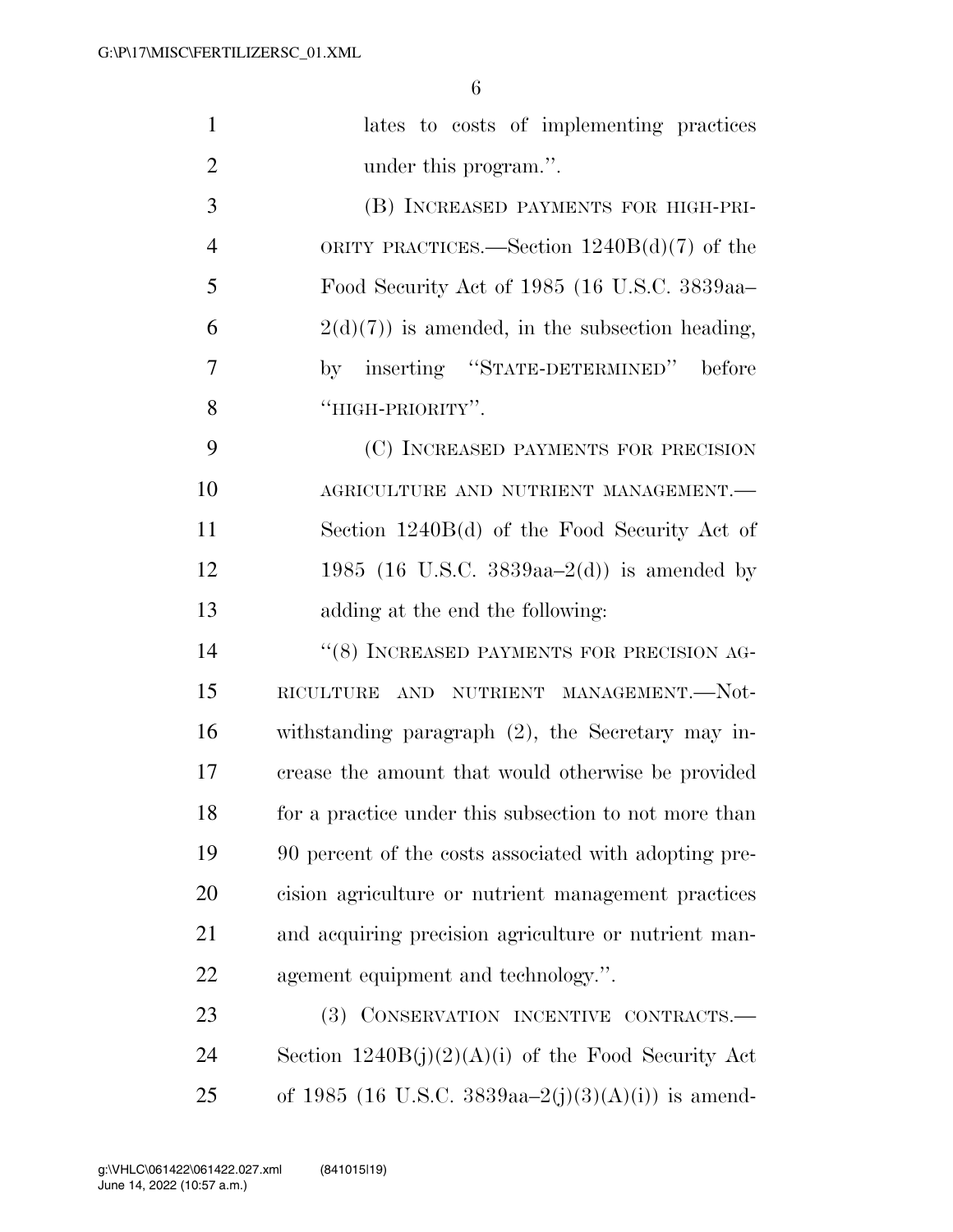| $\mathbf{1}$   | ed by inserting "(which may include the adoption of   |
|----------------|-------------------------------------------------------|
| $\overline{2}$ | precision agriculture or nutrient management prac-    |
| 3              | tices and the acquisition of precision agriculture or |
| $\overline{4}$ | nutrient management equipment and technology)"        |
| 5              | after "incentive practices".                          |
| 6              | (d) CONSERVATION STEWARDSHIP PROGRAM.—                |
| 7              | (1)<br>CONSERVATION STEWARDSHIP<br>PAY-               |
| 8              | MENTS.—Section $1240L(c)(3)$ of the Food Security     |
| 9              | Act of 1985 (16 U.S.C. 3839aa–24(c)(3)) is amend-     |
| 10             | ed to read as follows:                                |
| 11             | "(3) EXCLUSIONS.—A payment to a producer              |
| 12             | under this subsection shall not be provided for con-  |
| 13             | servation activities for which there is no cost in-   |
| 14             | curred or income forgone by the producer.".           |
| 15             | (2) SUPPLEMENTAL PAYMENTS FOR RESOURCE-               |
| 16             | CONSERVING CROP<br>ROTATIONS AND ADVANCED             |
| 17             | GRAZING MANAGEMENT.—Section $1240L(d)$ of the         |
| 18             | Food Security Act of 1985 (16 U.S.C. 3839aa-          |
| 19             | $24(d)$ is amended—                                   |
| 20             | $(A)$ in the subsection heading, by striking          |
| 21             | "AND ADVANCED GRAZING MANAGEMENT" and                 |
| 22             | inserting ", ADVANCED GRAZING MANAGE-                 |
| 23             | MENT, PRECISION AGRICULTURE, AND NUTRI-               |
| 24             | ENT MANAGEMENT";                                      |
| 25             | $(B)$ in paragraph $(2)$ —                            |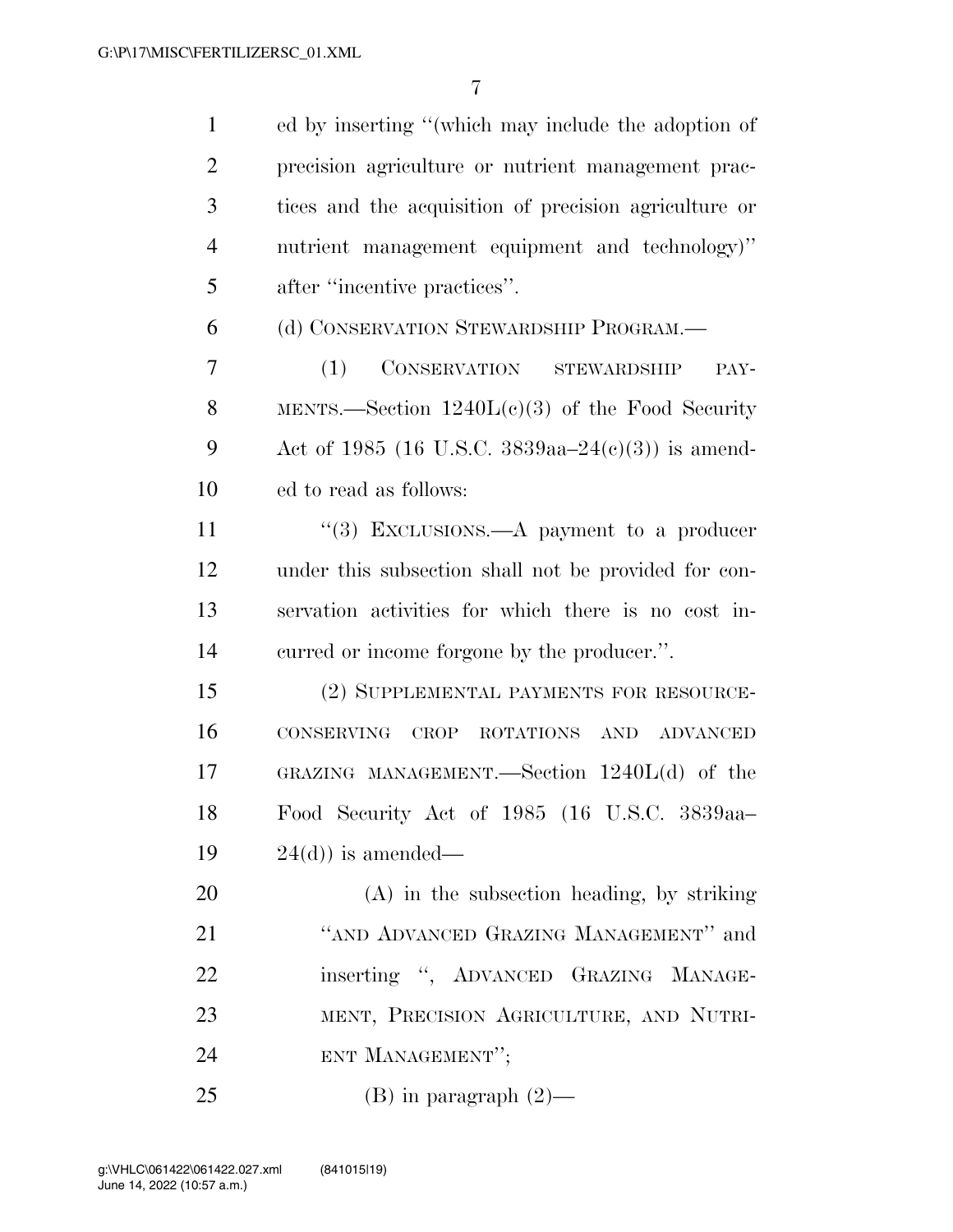| $\mathbf{1}$   | (i) in subparagraph $(A)$ , by striking ";                 |
|----------------|------------------------------------------------------------|
| $\overline{2}$ | or" and inserting a semicolon;                             |
| 3              | (ii) in subparagraph $(B)$ , by striking                   |
| $\overline{4}$ | the period at the end and inserting a semi-                |
| 5              | colon; and                                                 |
| 6              | (iii) by adding at the end the fol-                        |
| $\tau$         | lowing:                                                    |
| 8              | $\lq\lq$ (C) precision agriculture; or                     |
| 9              | $\lq\lq$ (D) nutrient management."; and                    |
| 10             | $(C)$ in paragraph $(3)$ , by striking "or ad-             |
| 11             | vanced grazing management" and inserting ",                |
| 12             | advanced grazing management, precision agri-               |
| 13             | culture, or nutrient management".                          |
| 14             | (e) DELIVERY OF TECHNICAL ASSISTANCE.—Section              |
| 15             | $1242(f)$ of the Food Security Act of 1985 (16 U.S.C.      |
| 16             | $3842(f)$ ) is amended by adding at the end the following: |
| 17             | "(6) SOIL HEALTH PLANNING.—The Secretary                   |
| 18             | shall emphasize the use of third-party providers in        |
| 19             | providing technical assistance for soil health plan-       |
| 20             | ning, including planning related to the use of cover       |
| 21             | precision conservation management, com-<br>crops,          |
| 22             | prehensive nutrient management planning, and other         |
| 23             | innovative plans.".                                        |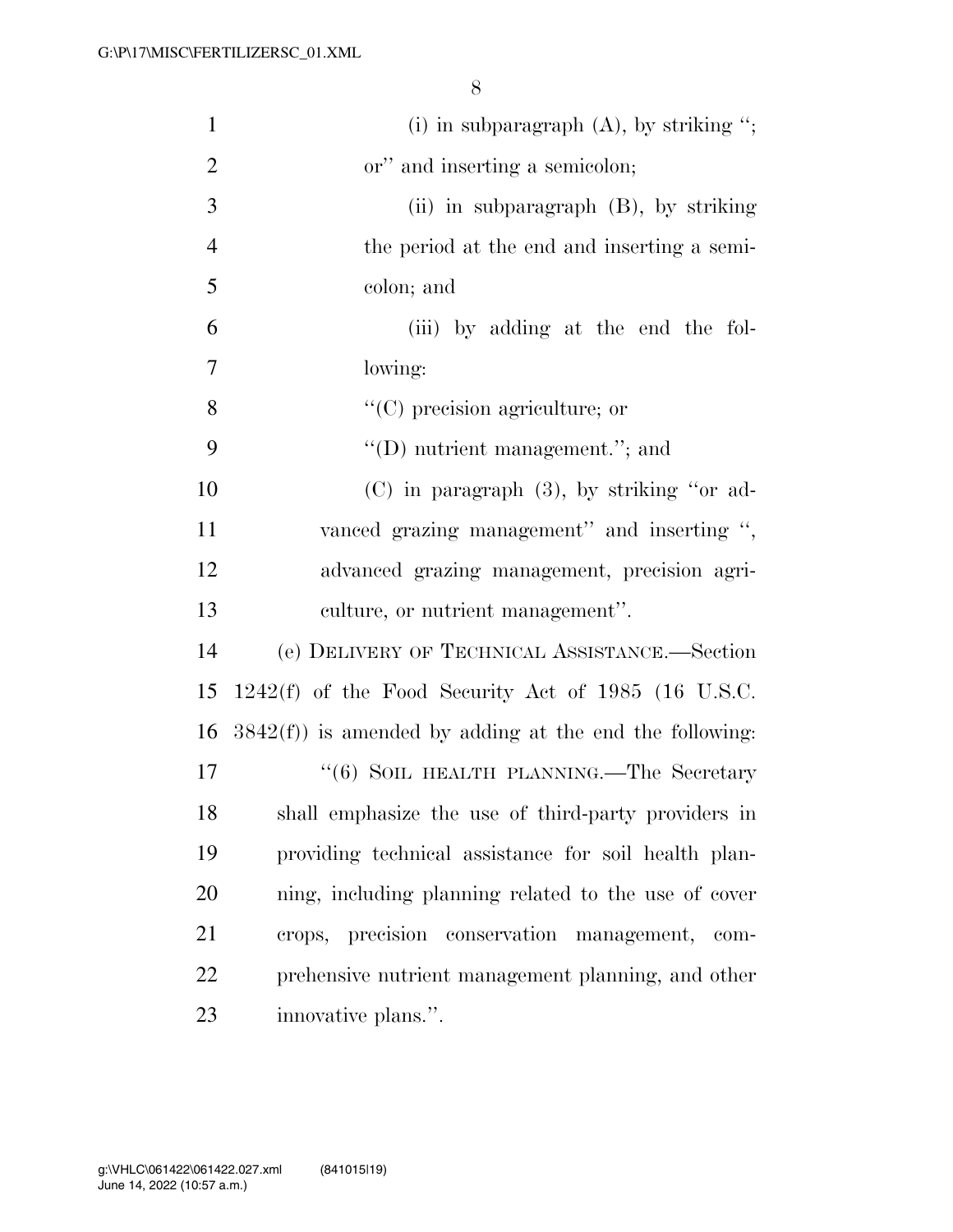## **SEC. 3. NULLIFICATION OF CHANGES TO NEPA REGULA-TIONS.**

 The final rule issued by the Council on Environ- mental Quality titled ''National Environmental Policy Act Implementing Regulations Revisions'' and published April 20, 2022 (87 Fed. Reg. 23453) shall have no force or ef-fect.

## **SEC. 4. EVALUATION OF PHOSPHATE AND POTASH AS CRIT-ICAL MINERALS.**

 (a) EVALUATION.—Not later than 30 days after the date of enactment of this section, the Secretary of the In- terior shall evaluate potash, phosphates, and other min- erals necessary for the production of fertilizer and other agricultural products used to promote crop development for designation as critical minerals under section 7002(c)(4) of the Energy Act of 2020 (30 U.S.C.  $17 \quad 1606(e)(4)$ ).

 (b) RECOMMENDATIONS.—Not later than 90 days after the date of enactment of this section, the Secretary of the Interior shall evaluate current policies related to permitting and leasing of projects to develop the minerals described in subsection (a) and issue recommendations to the Committee on Natural Resources of the House of Rep- resentatives and the Committee on Energy and Natural Resources of the Senate to support domestic production of such commodities.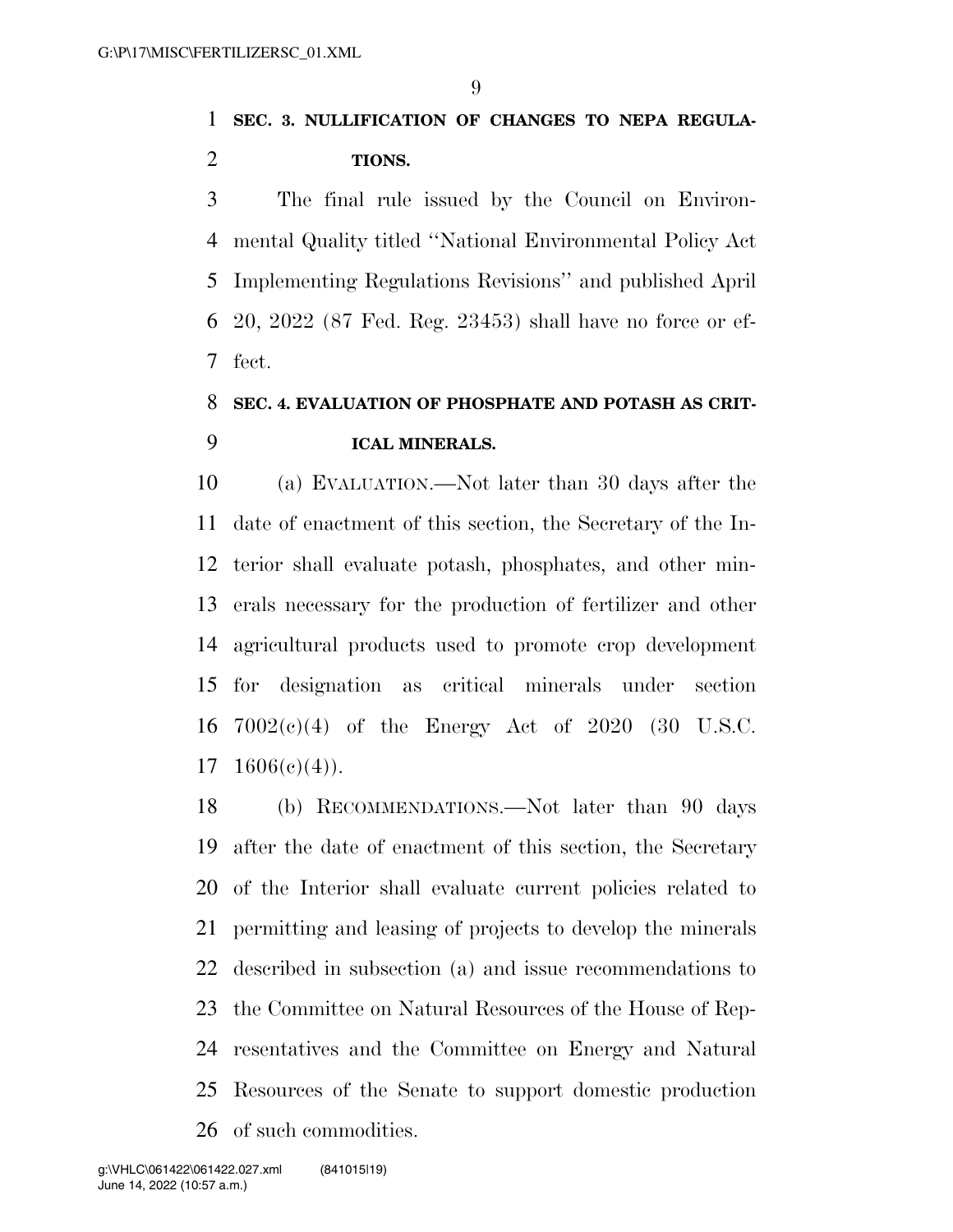## **SEC. 5. PERIOD OF USE FOLLOWING CANCELLATION OF A PESTICIDE.**

 (a) IN GENERAL.—Section 6(a) of the Federal Insec- ticide, Fungicide, and Rodenticide Act (7 U.S.C. 136d(a)) is amended to read as follows:

 ''(a) EXISTING STOCKS AND FURTHER USE AND IN-FORMATION.—

8 "(1) EXISTING STOCKS AND FURTHER USE. The Administrator shall permit the continued sale and use of a pesticide whose registration is sus- pended or canceled under this section, or section 3 or 4, or vacated through a court order for a period of not less than 5 years after the date on which such suspension, cancellation or vacatur occurs.

 ''(2) INFORMATION.—If at any time after the registration of a pesticide the registrant has addi- tional factual information regarding unreasonable adverse effects on the environment of the pesticide, the registrant shall submit such information to the Administrator.''.

 (b) SENSE OF CONGRESS.—It is the sense of Con-gress that—

 (1) glyphosate has been used safely in United States agriculture for decades;

 (2) glyphosate is one of the most studied herbi-cides in the world and tens of thousands of studies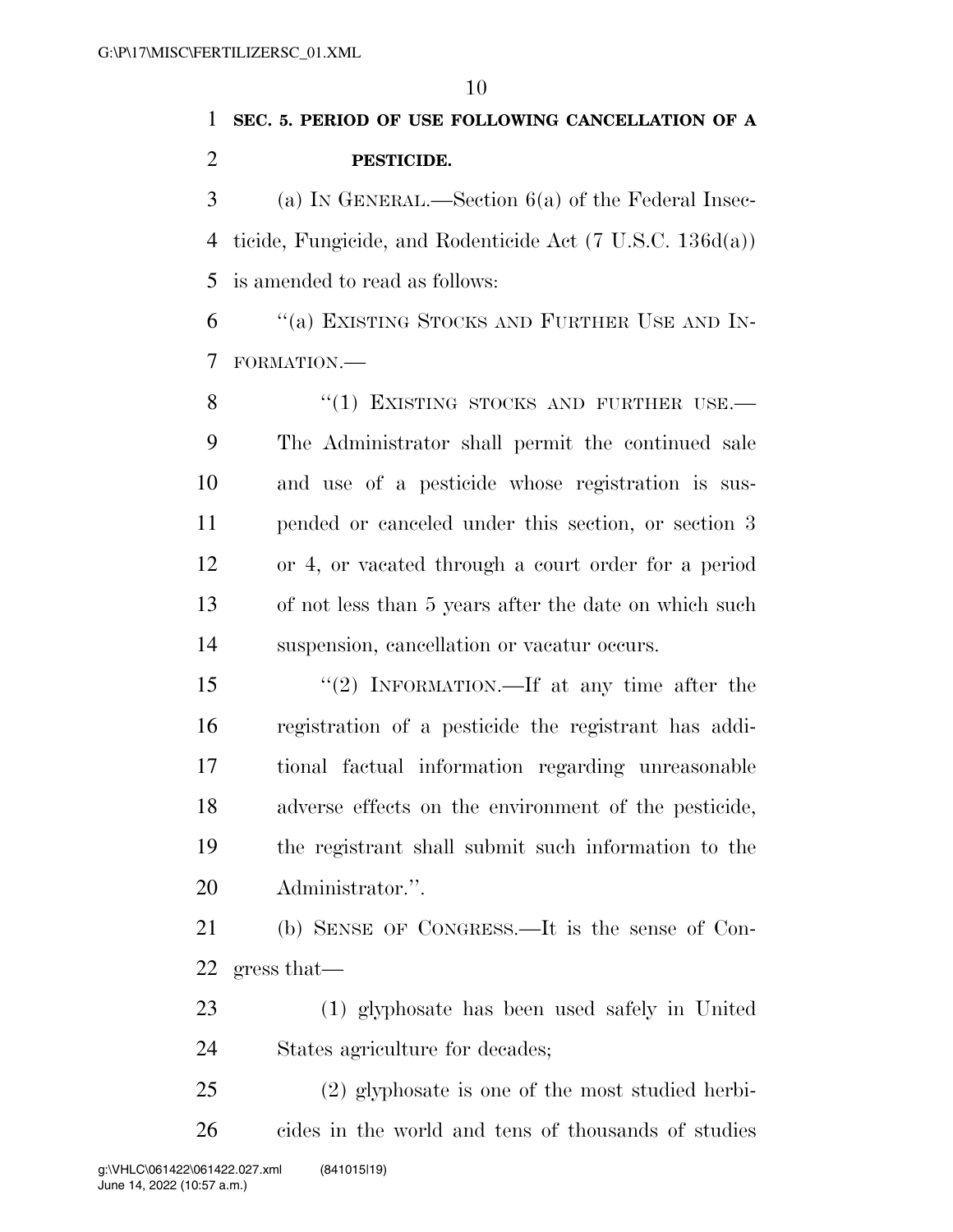have been conducted that lead to a scientifically- sound consensus that glyphosate is not a carcinogen; (3) food security is national security and glyphosate is a necessary tool in ensuring a safe and secure food supply in the United States;

 (4) the existing preemption of State law speci- fied in section 24(b) of the Federal Insecticide, Fun- gicide, and Rodenticide Act (7 U.S.C. 136v(b)) ex- pressly preempts any additional warning label re- quirement by any State for a glyphosate-related product; and

 (5) the amicus curiae brief submitted by the Solicitor General to the Supreme Court of the United States on May 10, 2022, related to 997 F.3d 941 (9th Cir. 2021) is fatally flawed in its legal rea- soning and is in direct conflict with the statutory language as well as Congressional intent.

 (c) REGULATIONS.—Not later than 60 days after the date of enactment of this Act, the Administrator of the Environmental Protection Agency shall promulgate final regulations making a determination specifying that any label of a pesticide product that contains glyphosate that is registered under section 3 of the Federal Insecticide, Fungicide, and Rodenticide Act (7 U.S.C. 136a) shall not contain a cancer warning.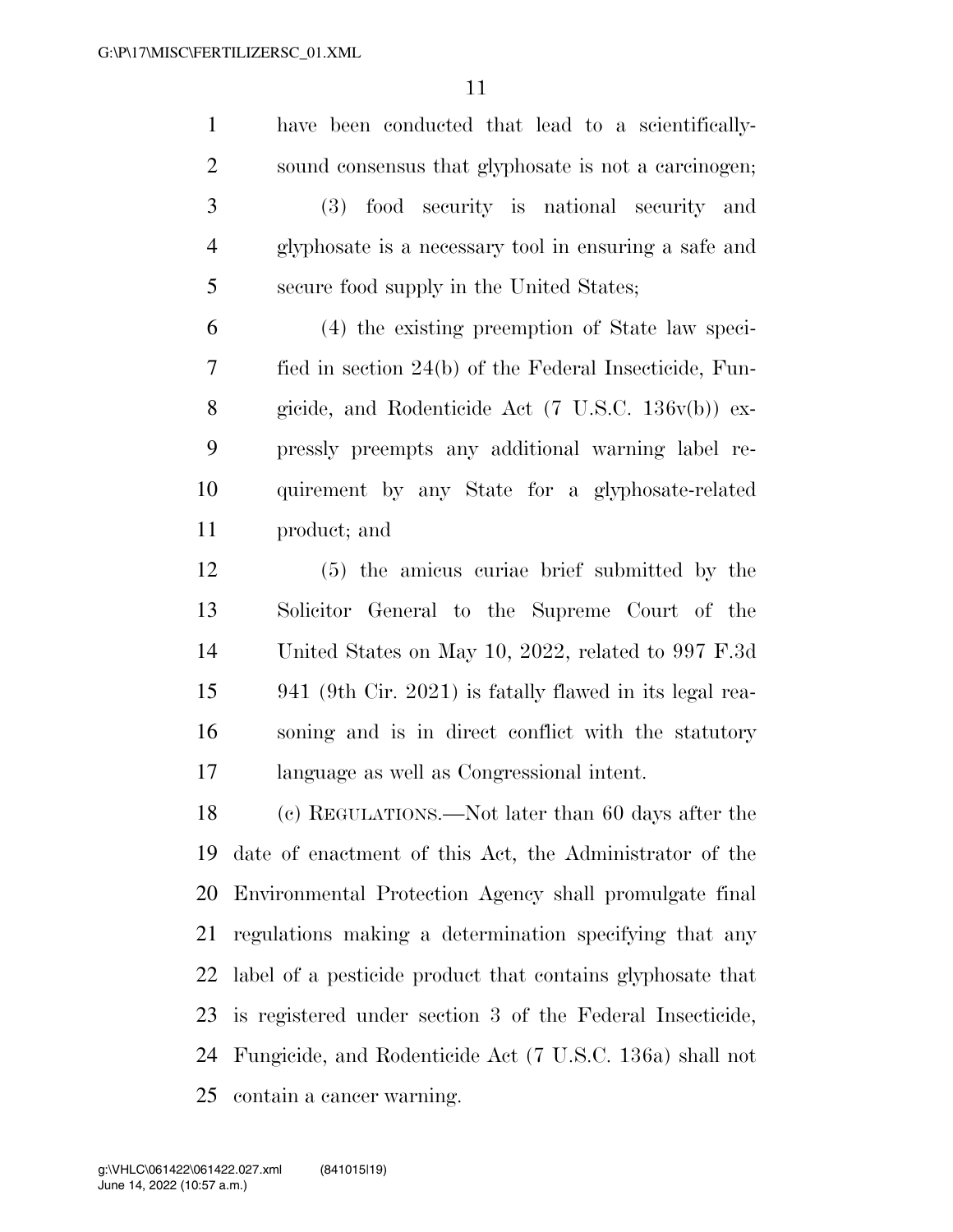**SEC. 6. REINSTATEMENT OF RULE DEFINING WATERS OF THE UNITED STATES.** 

 The final rule entitled ''The Navigable Waters Pro- tection Rule: Definition of 'Waters of the United States' '' and published in the Federal Register by the Environ- mental Protection Agency on Apr. 21, 2020 (85 Fed. Reg. 22250 et seq.) shall take effect on the date of the enact-ment of this Act.

## **SEC. 7. ECONOMIC ANALYSIS OF PACKERS AND STOCK-YARDS REGULATIONS.**

 (a) IN GENERAL.—Not fewer than 90 days before publishing any covered rule, the Secretary of Agriculture, acting through the Office of the Chief Economist, shall—

 (1) conduct an economic analysis analyzing the costs and benefits of the implementation of such rule, including the costs and benefits for producers and consumers, accounting for current industry practices and market conditions; and

 (2) make the analysis and a summary of such analysis publicly available on the website of the De- partment of Agriculture and by publication in the Federal Register.

 (b) COVERED RULE.—In this section the term ''cov- ered rule'' means a proposed rule issued under the Pack- ers and Stockyards Act, 1921 (7 U.S.C. 181 et seq.), in-cluding rules related to—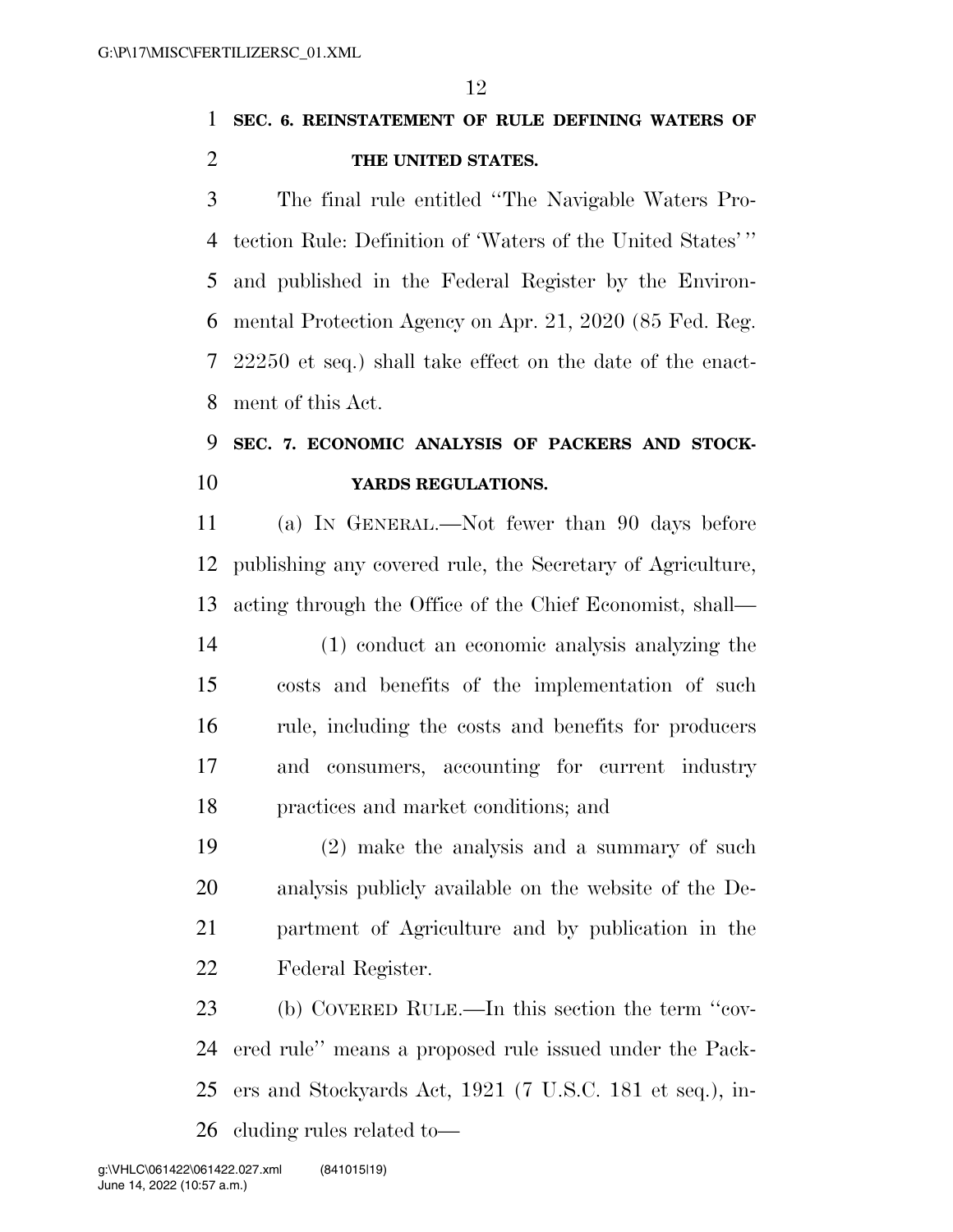(1) transparency in poultry grower contracting and tournaments;

 (2) unfair practices and undue preferences under such Act; and

 (3) the scope of violations under such Act with respect to a showing of harm or likely harm to com-petition.

### **SEC. 8. APPROVAL OF USE OF PHOSPHOGYPSUM IN GOV-ERNMENT ROAD PROJECTS.**

 The Administrator of the Environmental Protection Agency shall issue an approval of the use of phosphogypsum in government road projects that is iden- tical to the approval issued in the notice titled ''Approval of the Request for Other Use of Phosphogypsum by the Fertilizer Institute'' published by the Environmental Pro- tection Agency in the Federal Register on October 20, 2020 (85 Fed. Reg. 66550).

### **SEC. 9. EMISSIONS DISCLOSURES UNDER THE SECURITIES**

#### **LAWS.**

 The Securities and Exchange Commission may only require information relating to the emissions of an issuer, including the upstream or downstream emissions from the value chain of the issuer, to be included in a report to the Commission if such issuer determines there is a sub-stantial likelihood that a reasonable shareholder would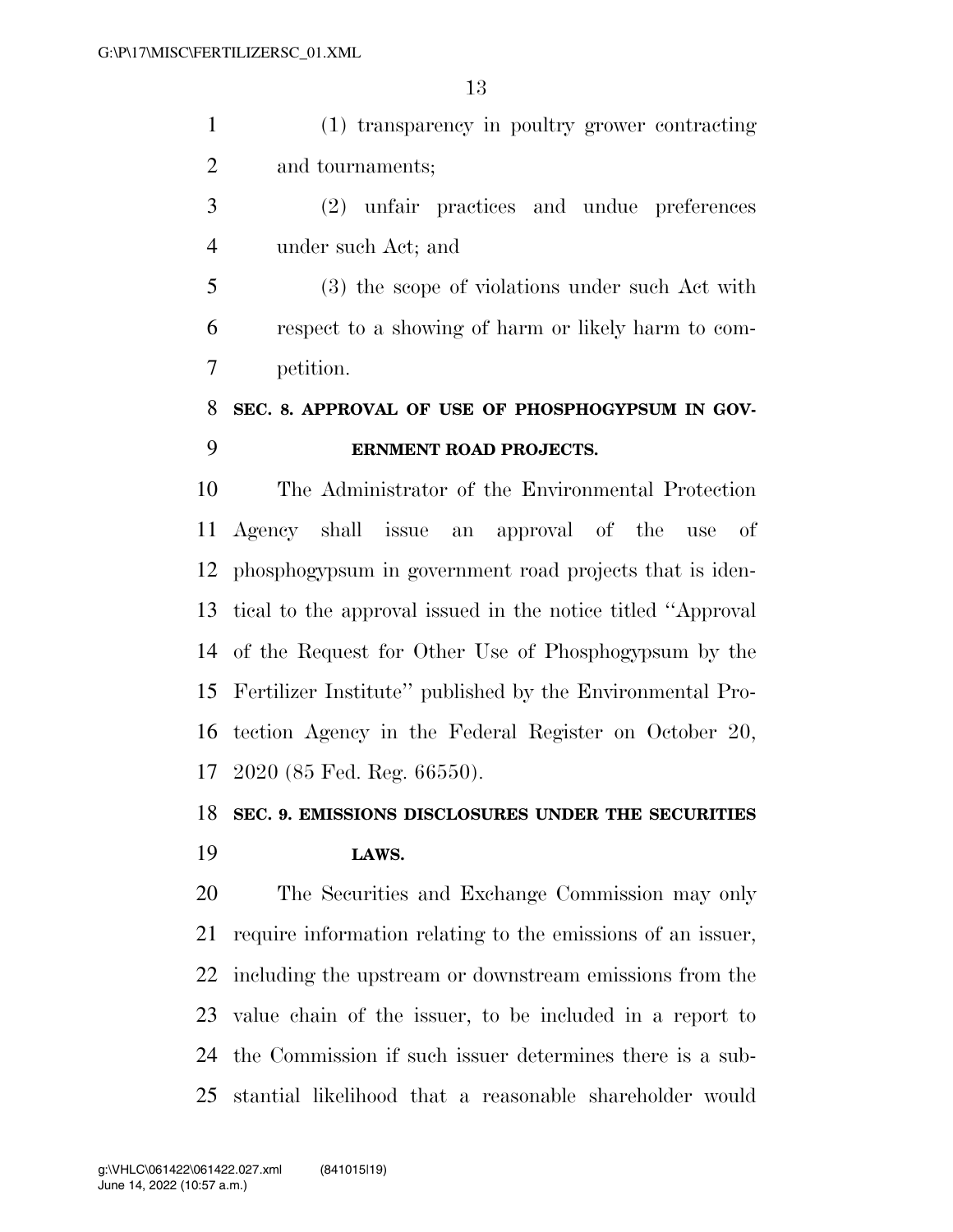| 1  | consider such information important with respect to mak- |
|----|----------------------------------------------------------|
| 2  | ing an investment decision.                              |
| 3  | SEC. 10. MEAT AND POULTRY PROCESSING EFFICIENCY.         |
| 4  | (a) REQUESTS RELATED TO MAXIMUM RATES.-                  |
| 5  | (1) IN GENERAL.—Not later than 90 days after             |
| 6  | the date of the enactment of this Act, the Secretary     |
| 7  | of Agriculture shall—                                    |
| 8  | (A) publish in the Federal Register criteria             |
| 9  | that the Secretary shall consider in granting re-        |
| 10 | quests submitted by establishments for oper-             |
| 11 | ation at rates in excess of the maximum rates            |
| 12 | specified in sections 310.1 and 381.69 of title          |
| 13 | 9, Code of Federal Regulations (or successor             |
| 14 | regulations); and                                        |
| 15 | (B) begin accepting and reviewing such re-               |
| 16 | quests from such establishments.                         |
| 17 | (2) RESPONSE.—Not later than 90 days after               |
| 18 | the date on which a request from an establishment        |
| 19 | is submitted, the Secretary shall respond to such re-    |
| 20 | $quest$ —                                                |
| 21 | (A) approving such request if the request                |
| 22 | meets the criteria established pursuant to para-         |
| 23 | graph $(1)$ ; or                                         |
|    |                                                          |

 (B) denying such request and explaining in detail the rationale for such denial.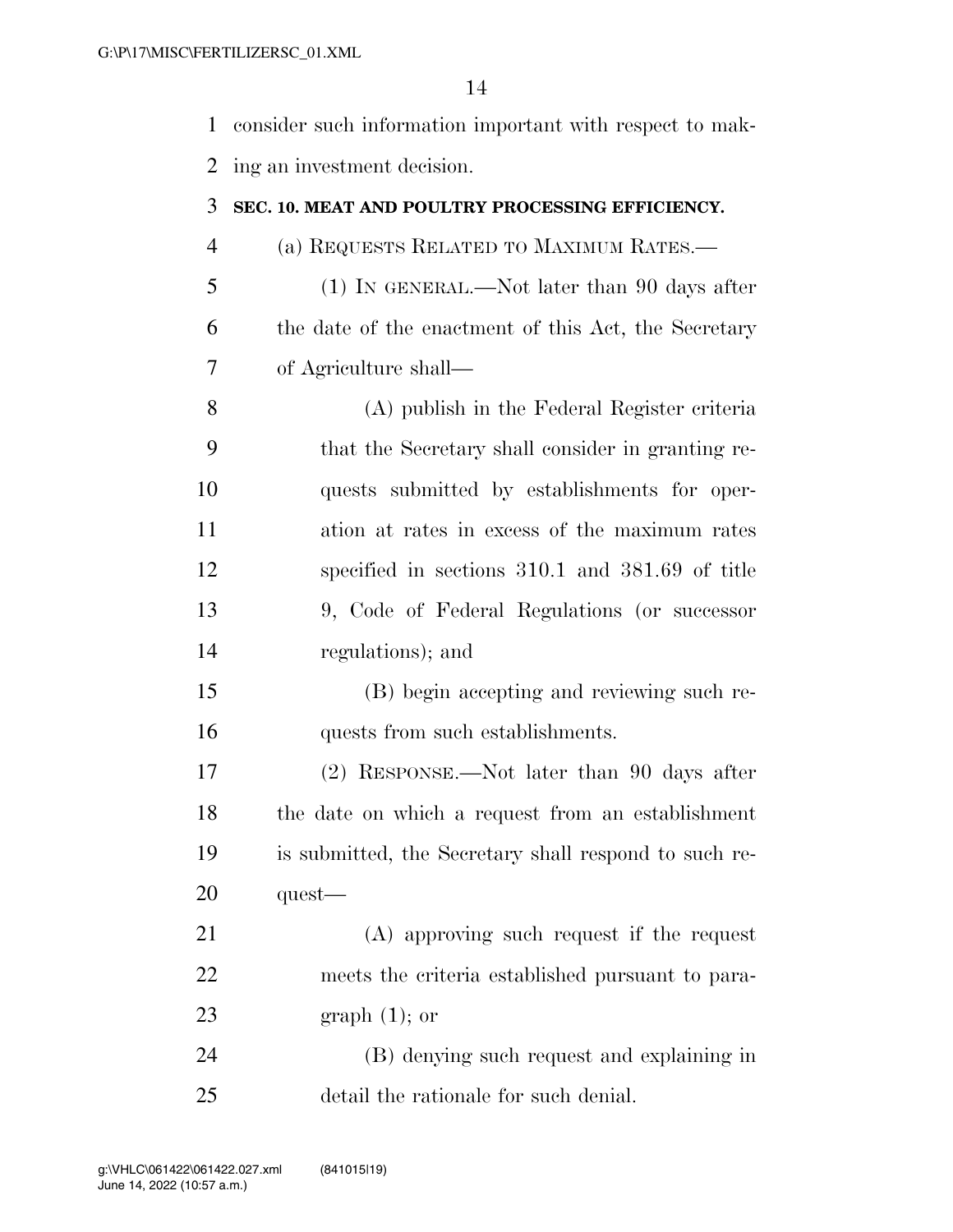| $\mathbf{1}$   | (3) DURATION OF APPROVED REQUESTS.—An                   |
|----------------|---------------------------------------------------------|
| $\overline{2}$ | establishment may continue to operate pursuant to       |
| 3              | any request approved under this subsection so long      |
| $\overline{4}$ | as the establishment continues to meet the criteria     |
| 5              | established pursuant to paragraph (1).                  |
| 6              | (b) CONTINUATION OF OPERATIONS AT CERTAIN ES-           |
| 7              | TABLISHMENTS.-                                          |
| 8              | (1) SWINE ESTABLISHMENTS.—In the case of                |
| 9              | an establishment to which the maximum rates in          |
| 10             | section $310.1(b)(3)$ of title 9, Code of Federal Regu- |
| 11             | lations did not apply pursuant to section $310.26(c)$   |
| 12             | of title 9, Code of Federal Regulations, as in effect   |
| 13             | on March 30, 2021, such rates shall continue to not     |
| 14             | apply so long as the establishment—                     |
| 15             | maintains effective process control;<br>(A)             |
| 16             | and                                                     |
| 17             | (B) prevents contamination of carcasses                 |
| 18             | and parts by enteric pathogens and visible fecal        |
| 19             | material, ingesta, and milk.                            |
| 20             | (2) POULTRY ESTABLISHMENTS.—In the case                 |
| 21             | of an establishment to which the maximum rates in       |
| 22             | section 381.69 of title 9, Code of Federal Regula-      |
| 23             | tions do not apply pursuant to section 381.3 (b) of     |
| 24             | title 9, Code of Federal Regulations, such rates shall  |